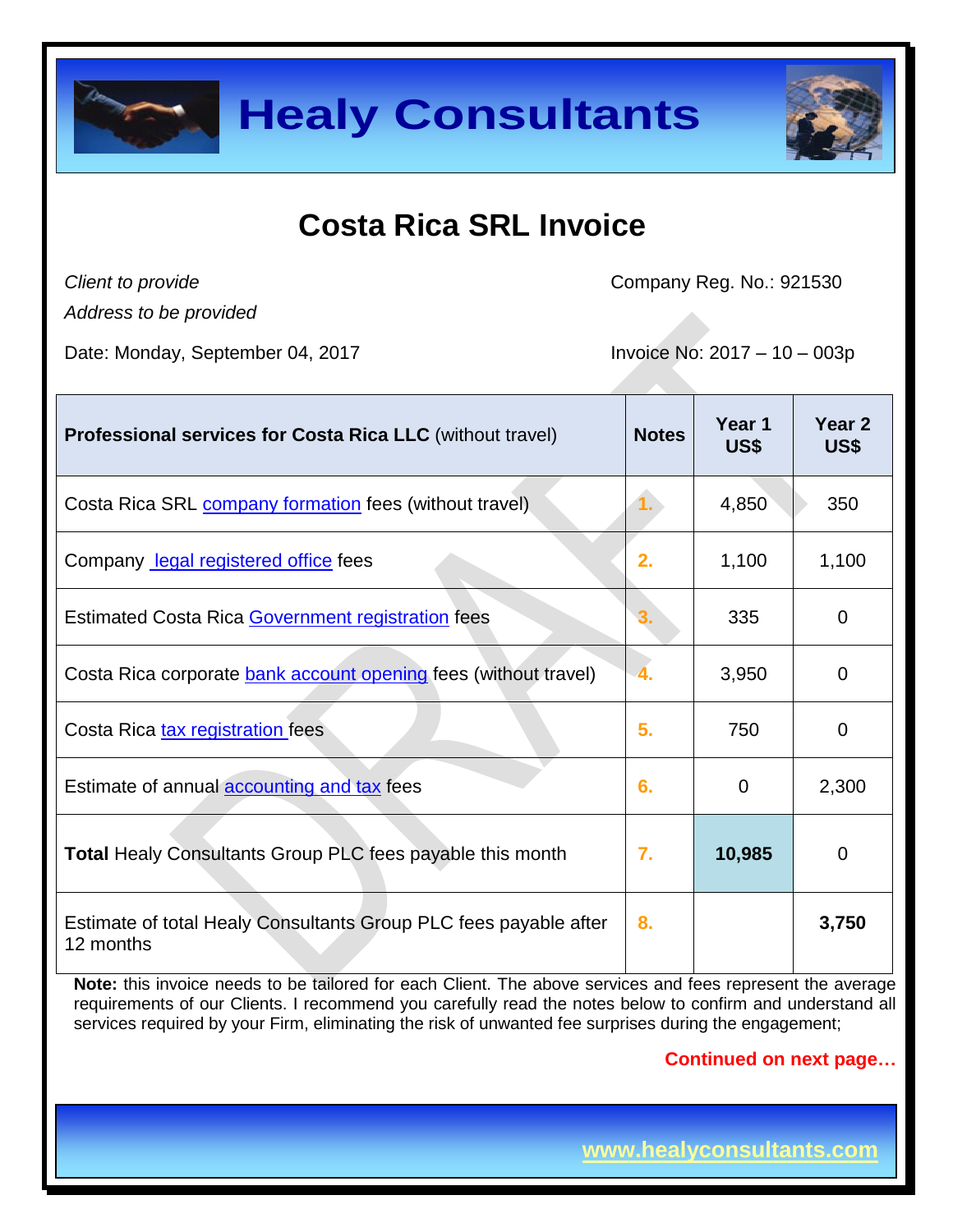

## **Costa Rica SRL Invoice**

#### *Notes to invoice above*

**1.** Healy Consultants Group PLC' fees to efficiently and effectively complete Costa Rica Sociedad de Responsabilidad Limitada (SRL) company registration within [four weeks](http://www.healyconsultants.com/costa-rica-company-registration/fees-timelines/#timelines) by **i)** choosing the optimum regulatory license for our Client's business activities **ii)** reserving a company name with the [Mercentile Registrar](http://www.crearempresa.go.cr/) **iii)** settling our accountant and lawyer fees and **iv)** preparing a high quality company incorporation application for the [National Registry;](http://www.registronacional.go.cr/)

All [engagement fees](http://www.healyconsultants.com/company-registration-fees/) are agreed and paid up front and match with the fees published on our country web pages. Consequently, there are no hidden fees, surprises or ambushes throughout the engagement. All engagement deadlines are agreed up front in the form of a [a detailed project plan,](http://www.healyconsultants.com/index-important-links/example-project-plan/) mapping out deliverables by week throughout the engagement term.



Every week during the engagement, Healy Consultants Group PLC will email our Client a detailed [status update.](http://www.healyconsultants.com/index-important-links/weekly-engagement-status-email/) Our Client is immediately informed of engagement problems together with solutions. Your dedicated engagement manager is reachable by phone, Skype, live chat and email and will communicate in your preferred language;

- **2.** In accordance with Costa Rica Companies law, an SRL shall as from the date of its incorporation have a legal registered office in Costa Rica, to which all official government communications and notices may be addressed. To comply with this statutory requirement, Healy Consultants Group PLC' Costa Rica office will be the registered office address for your company. Thereafter, this address will be used to receive government correspondence including **i)** the annual tax return, **ii)** notice of the annual return; and **iii)** notice of government audits. Most of our Clients wish to place Healy Consultants Group PLC' office address on invoices, contracts, websites and business cards;
- **3.** This fee is an estimate of government costs payable during your Firm's engagement. For transparency purposes, all government fee payments will be supported by original receipts and invoices. Examples of government costs include **i)** reserving the company name, **ii)** draft and notarize public deeds of incorporation before the Mercantile Section of the Public Registry **iii)** pay the stamp duties, **iv)** register for labor risk insurance with the national Insurance Institute, and **v)**  apply for sanitary permit. Following engagement completion, Healy Consultants Group PLC will refund our Client any excess of funds received over actual Government costs paid;

**Continued on next page…**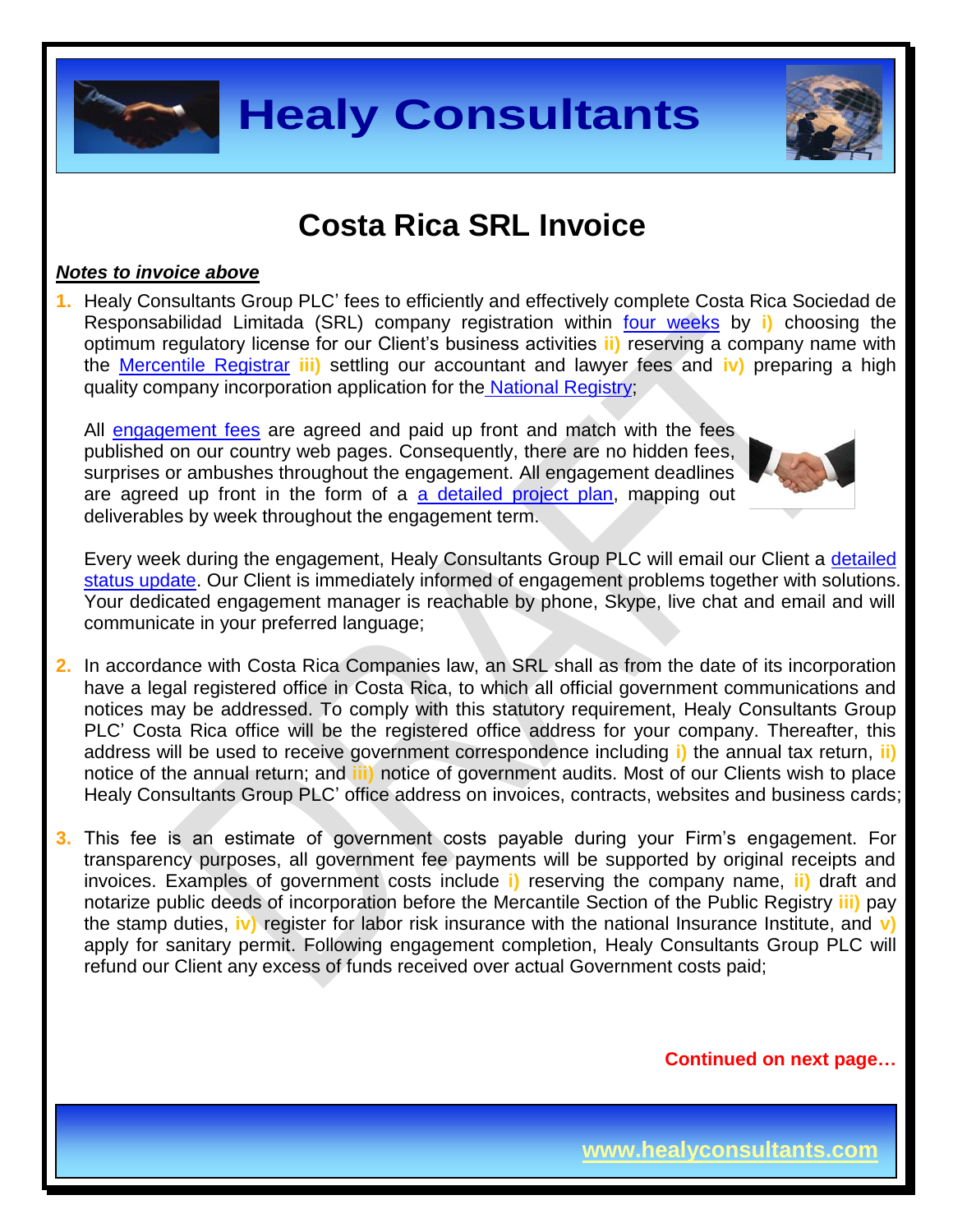



#### **Costa Rica SRL Invoice**

**4.** Healy Consultants Group PLC will be pleased to open a Costa Rica corporate bank account without travel. It is a time consuming task, Healy Consultants Group PLC will shelter our Client from the administrative challenges. As you can appreciate, it is a difficult task to obtain bank account approval through a newly formed company, when shareholders and directors and bank signatories reside overseas. Healy Consultants Group PLC will prepare a business plan for the bank to optimize the probability of corporate bank account approval. Depending on our Client business and nationality, there is a 20% probability the banks will request a bank signatory to travel for a one hour bank interview. Healy Consultants Group PLC will try its best to negotiate with the bank for a travel exemption. If our Client must travel to Costa Rica for corporate bank account opening, Healy Consultants Group PLC will refund our Client US\$950;







If our Client is not comfortable with only a Costa Rica corporate bank account, Healy Consultants Group PLC will be pleased to open [an international corporate bank account](http://www.healyconsultants.com/international-banking/) (click link) outside of Costa Rica. Examples include New York, Germany, Liechtenstein, Austria, Bulgaria, South Africa, Australia, London, South America or Dubai. All banks will be top tier banks in these countries with excellent internet banking services. Example of our global banking partners include HSBC Standard Chartered Bank, Citibank, Barclays, Standard bank, ANZ bank, VTB bank, UBS, Credit Suisse;

The bank enjoys ultimate power of approval of corporate bank account applications. Consequently, guaranteed success is outside of Healy Consultants Group PLC' control. What is inside our control is the preparation and submission of a high-quality bank application that maximizes the likelihood of approval. To date, we enjoy a 100% approval record because of our global banking [relationships](http://www.healyconsultants.com/international-banking/corporate-accounts/) and determination.

Global banks continue to tighten corporate bank account opening procedures, their internal compliance departments completing more thorough due diligence of Clients. Consequently, our Clients should expect the bank account approval period to take up to 4 weeks. Furthermore, global banks now require evidence of proof of business in the country where the corporate bank account will be, including sales contracts or lease agreement;

**Continued on next page…**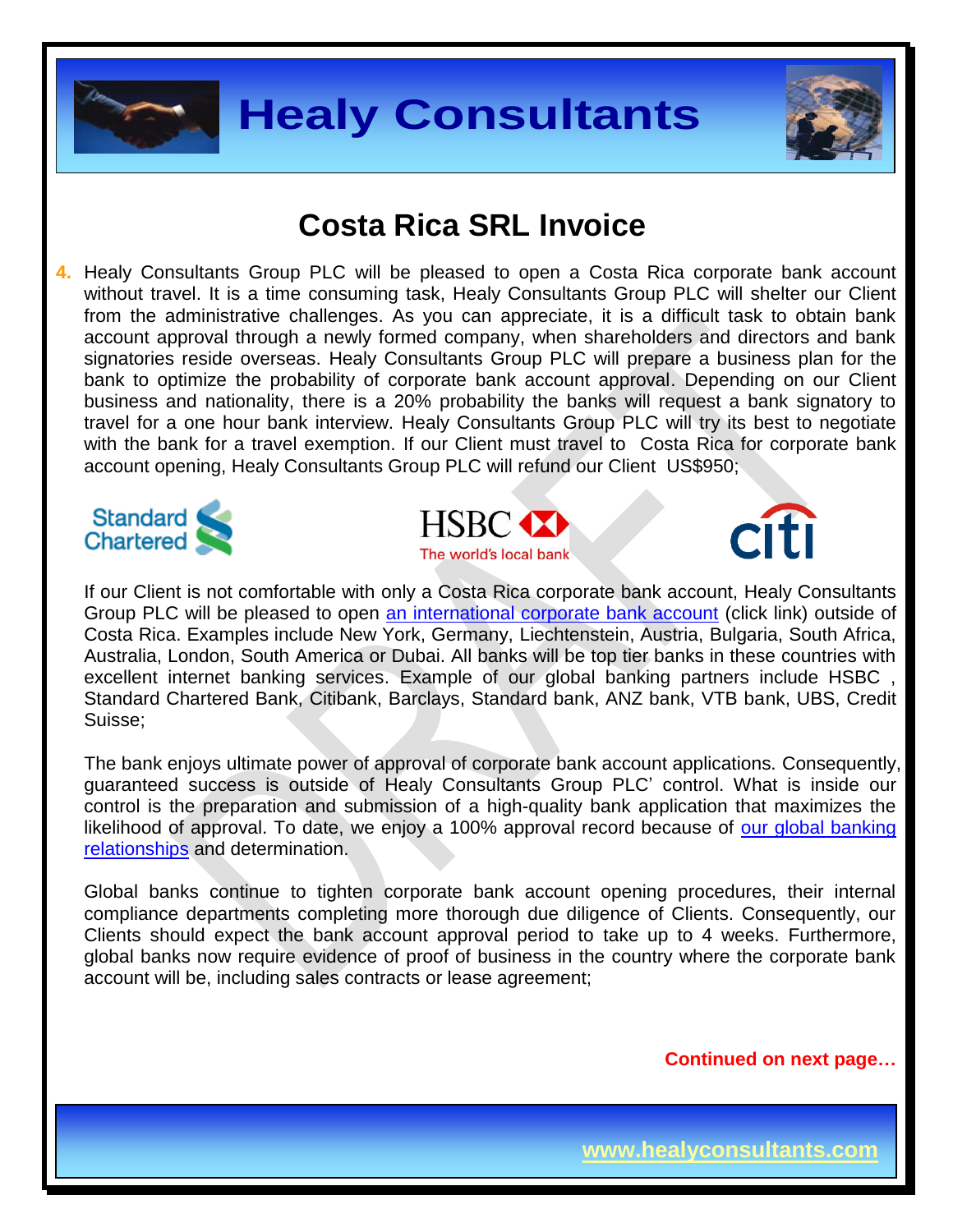



### **Costa Rica SRL Invoice**

- **5.** In accordance with Costa Rica Tax Laws, each entity must register for corporate tax at the [Sistema de Identificacion de Contribuyentes;](http://dgt.hacienda.go.cr/oficina/herramientas/Paginas/SistemadeIdentificaciondeContribuyentes(SIC).aspx)
- **6.** For an active trading company, these [accounting and tax](http://www.healyconsultants.com/costa-rica-company-registration/accounting-legal/) fees are an estimate of Healy Consultants Group PLC fees to efficiently and effectively discharge your annual company accounting and tax obligations. Following receipt of a set of draft accounting numbers from your company, Healy Consultants Group PLC will more accurately advise accounting and tax fees. For a dormant company, Healy Consultants Group PLC fees are only US\$950;



- **7.** All fees quoted in this invoice correspond to fees quoted [on Healy Consultants Group PLC'](http://www.healyconsultants.com/company-registration-fees/)  [website.](http://www.healyconsultants.com/company-registration-fees/) Please review this invoice carefully to identify errors. During the rush of the business day, it is possible that Healy Consultants Group PLC inadvertently made fee calculation errors, typing errors or omitted services or omitted historic fee payments from Clients. In the unfortunate event you identify invoice errors, please revert to me directly re the same. I apologize in advance if I or my staff made invoice errors;
- **8.** Assuming our Clients re-engage Healy Consultants Group PLC in year 2, this fee is an estimate of the fees payable next year, 12 months after the date of company registration;
- **9.** The fees quoted in this invoice are a prediction of the fees required to efficiently and effectively complete this engagement in a timely manner. If during the engagement Healy Consultants Group PLC realizes that the project is more complex than anticipated, requiring a large additional investment of time, my Firm will revert to request additional fees. If Healy Consultants Group PLC completes the engagement faster than expected and more easily than expected, Healy Consultants Group PLC is happy to refund some fees to our Client;
- **10.**In accordance with Costa Rica Company Law, each SRL requires a **i)** general manager, **ii)** an auditor and **iii)** resident agent. Healy Consultants Group PLC will be pleased to assist you to the find an optimum auditor or resident agent for US\$1,950. The fees to the agent/ auditor will be paid directly.
- **11.**In accordance with Costa Rica Company Law, an SRL can only transfer it shares upon unanimous agreement from all shareholders.

**Continued on next page…**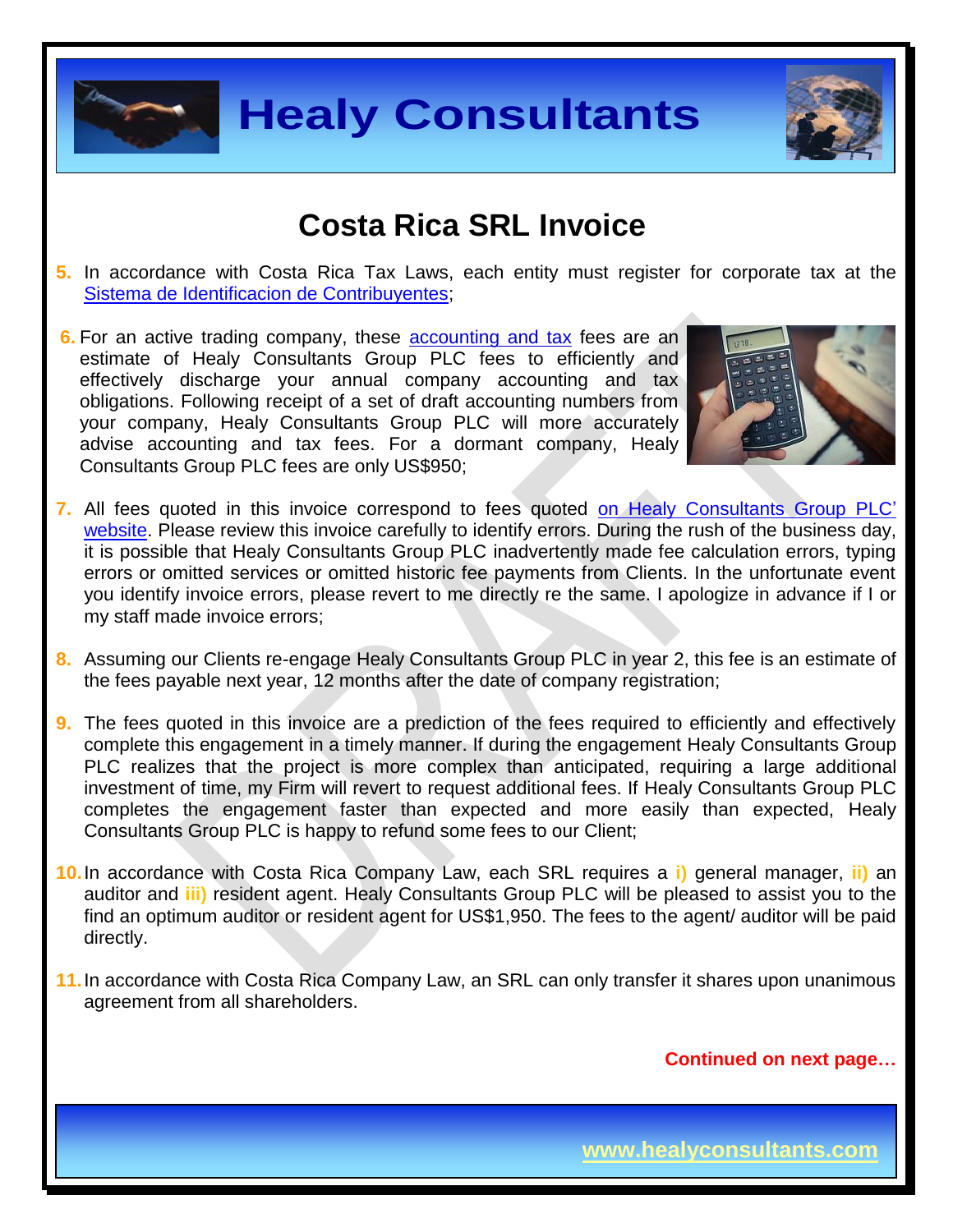



### **Costa Rica SRL Invoice**

- **12.**In accordance with Costa Rica Company Law, there is no minimum share capital, however, the government imposes in practice certain amounts depending on your business activity. To optimize engagement efficiency and minimize delays, Healy Consultants Group PLC is happy to deposit these funds on behalf of our clients;
- **13.**If our Client requires non-resident nominee shareholder and director services [\(click link\),](http://www.healyconsultants.com/corporate-outsourcing-services/nominee-shareholders-directors/) Healy Consultants Group PLC will be pleased to assist. Our fee for professional, passive nominee nonresident corporate shareholder amounts to US\$2,100 per annum. Our fee to be both non-resident nominee director and shareholder amounts to US\$6,600 per annum. Being the sole shareholders and sole director of a Client's company exposes Healy Consultants Group PLC to reputation, litigation and financial risk;
- **14.** If our Client and Healy Consultants Group PLC properly plan this engagement, our Clients' will *not* have to travel during this engagement. Healy Consultants Group PLC will efficiently and effectively and aggressively complete company registration and corporate bank account opening in a timely manner without our Client presence. Instead, our Client will need to **i)** sign and get documents legalized in the embassy in their country of origin and **ii)** courier the originals to Healy Consultants Group PLC office;



- **15.**If required, Healy Consultants Group PLC will be pleased to assist your firm to secure employee [visa](http://www.healyconsultants.com/corporate-advisory-services/migration/) approvals. Our fee is US\$3,950 for the first employee, US\$2,950 for the second employee, US\$1,950 per employee thereafter. Our employee visa fees includes preparation of a quality visa application and submitting to the correct Government immigration officers. The Government enjoys ultimate power of approval of visa applications. Consequently, guaranteed success is outside of Healy Consultants Group PLC' control. What is inside our control is the preparation and submission of a high quality immigration visa application that maximizes the likelihood of visa approval;
- **16.**Depending on our Client's business and nationality, the Costa Rica Government may require a special regulatory license to carry on your business in the country. Healy Consultants Group PLC will assist our Client secure license approval; there may be additional engagement fees. However, the Government enjoys ultimate power of approval of company registrations and business licenses;

**Continued on next page…**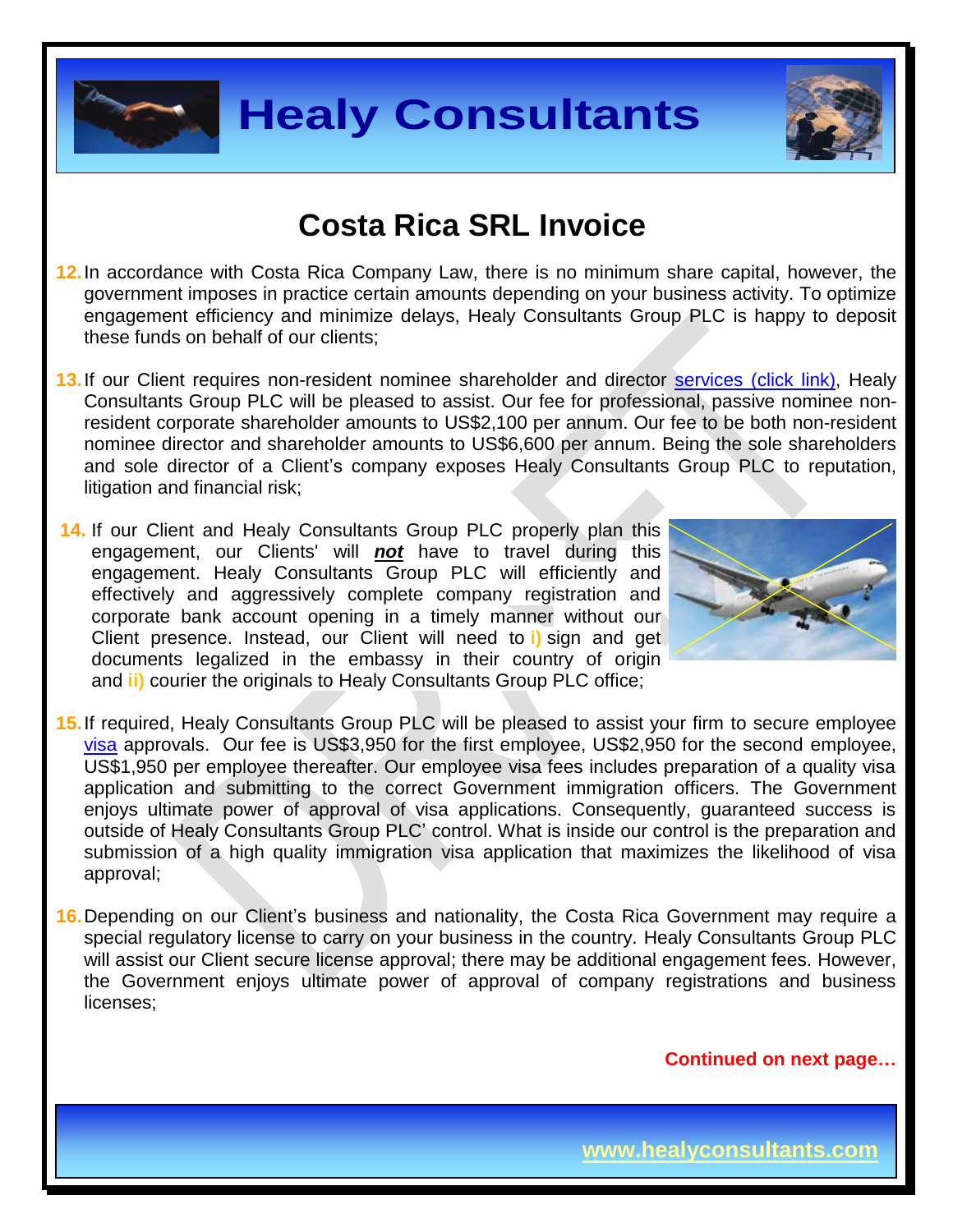



### **Costa Rica SRL Invoice**

- **17.**Monthly, quarterly and mid-year Government tax obligations include monthly and quarterly payroll reporting, VAT and corporation tax return filing. If you need our help, Healy Consultants Group PLC can complete monthly Government reporting for a monthly fee of US\$860. Healy Consultants Group PLC monthly support will include **i)** receive in dropbox the monthly invoices from our client **ii)** label monthly bank statement transactions **iii)** preparation and submission of VAT returns and **iv)** submission of monthly employee payroll reporting;
- **18.**During the engagement, shareholders and directors' documents may need to be translated into the local language; before the Government and Bank approves company registration and corporate bank account opening respectively. Consequently, our Client should budget for possible additional translation and embassy attestation fees. Either our Client or Healy Consultants Group PLC can complete this administrative task;

As always, Healy Consultants Group PLC will negotiate with all third parties to eliminate or reduce additional engagement costs. For transparency purposes, all third-party fee payments will be supported by original receipts and invoices. Examples of possible third party payments include **i)** embassy fees **ii)** notary public costs **iii)** official translator fees;

- **19.**It is important our Clients' are aware of their personal and corporate tax obligations in their country of residence and domicile. Let us know if you need Healy Consultants Group PLC help to clarify your local and international annual tax reporting obligations;
- **20.**Some of our Clients' require an [immediate Costa Rica solution.](http://www.healyconsultants.com/turnkey-solutions/) With this strategy, within a day Healy Consultants Group PLC can supply our Client **i)** an existing dormant Argentina company number and **ii)** an already approved Argentina corporate bank account number and **iii)** a business address. Turnkey solutions are attractive to those entrepreneurs who wish to immediately close a country deal, sign a contract or invoice a customer;



- **21.**To assist our Clients to minimize foreign exchange costs, we offer the payment in SG\$, Euro, Pounds or US\$. Kindly let me know in which currency your Firm prefers to settle our fees and I will send an updated invoice, thank you;
- **22.**Engage Healy Consultants Group PLC to [project manage](http://www.healyconsultants.com/project-manage-engagements/) business set up in every country on the planet. We are the best in the [world](http://www.healyconsultants.com/best-in-the-world/) at what we do, timely completing [the A to Z](http://www.healyconsultants.com/a-to-z-of-business-set-up/) of every country engagement;

**Continued on next page…**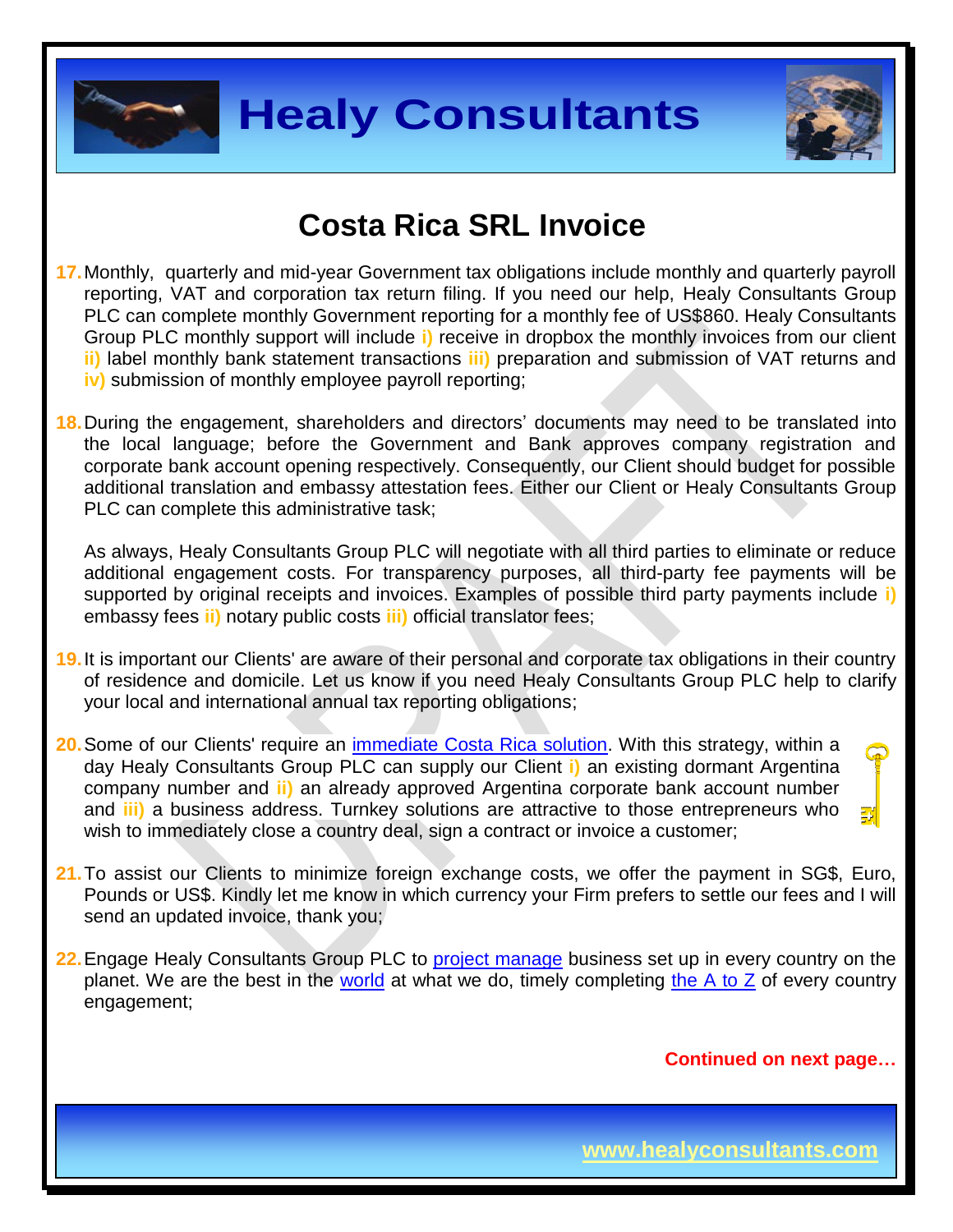



### **Costa Rica SRL Invoice**

- 23. As stipulated on our [business website](http://www.healyconsultants.com/) and in section 3 of our engagement letter, Healy Consultants Group PLC will only commence the engagement following **i)** settlement of our fees and **ii)** completion and signing of our legal engagement letter;
- 24. Healy Consultants Group PLC will only incorporate your company after 75% of due diligence [documentation](http://www.healyconsultants.com/due-diligence/) is received by email. Healy Consultants Group PLC will only open a corporate bank account after 100% of the Client's original due diligence documentation is received by courier;
- 25. During the annual renewal engagement with our Client, our in-house Legal and Compliance [Department \(click link\)](http://www.healyconsultants.com/about-us/key-personnel/cai-xin-profile/) reviews the quality and completeness of our Client file. Consequently, Healy Consultants Group PLC may revert to our Client to ask for more up to date [due diligence](http://www.healyconsultants.com/due-diligence/)  [documentation;](http://www.healyconsultants.com/due-diligence/)
- 26. Some of our Clients' engage Healy Consultants Group PLC to [recruit \(click link\)](http://www.healyconsultants.com/corporate-outsourcing-services/how-we-help-our-clients-recruit-quality-employees/) local employees. We have a lot of experience in this area and we are quite skilled at securing quality candidates for our Clients';
- 27. To efficiently and effectively complete your engagement in a timely manner, we recommend your Firm transfers these funds to Healy Consultants Group PLC' corporate bank account. Thereafter, our Incorporation and Banking Team will aggressively advance your engagement, providing your Firm daily feedback as to engagement status. I would be grateful if you email us the bank transfer advice slip to enable my Accounting Department to accurately and timely identify bank receipts:

**Continued on next page…**